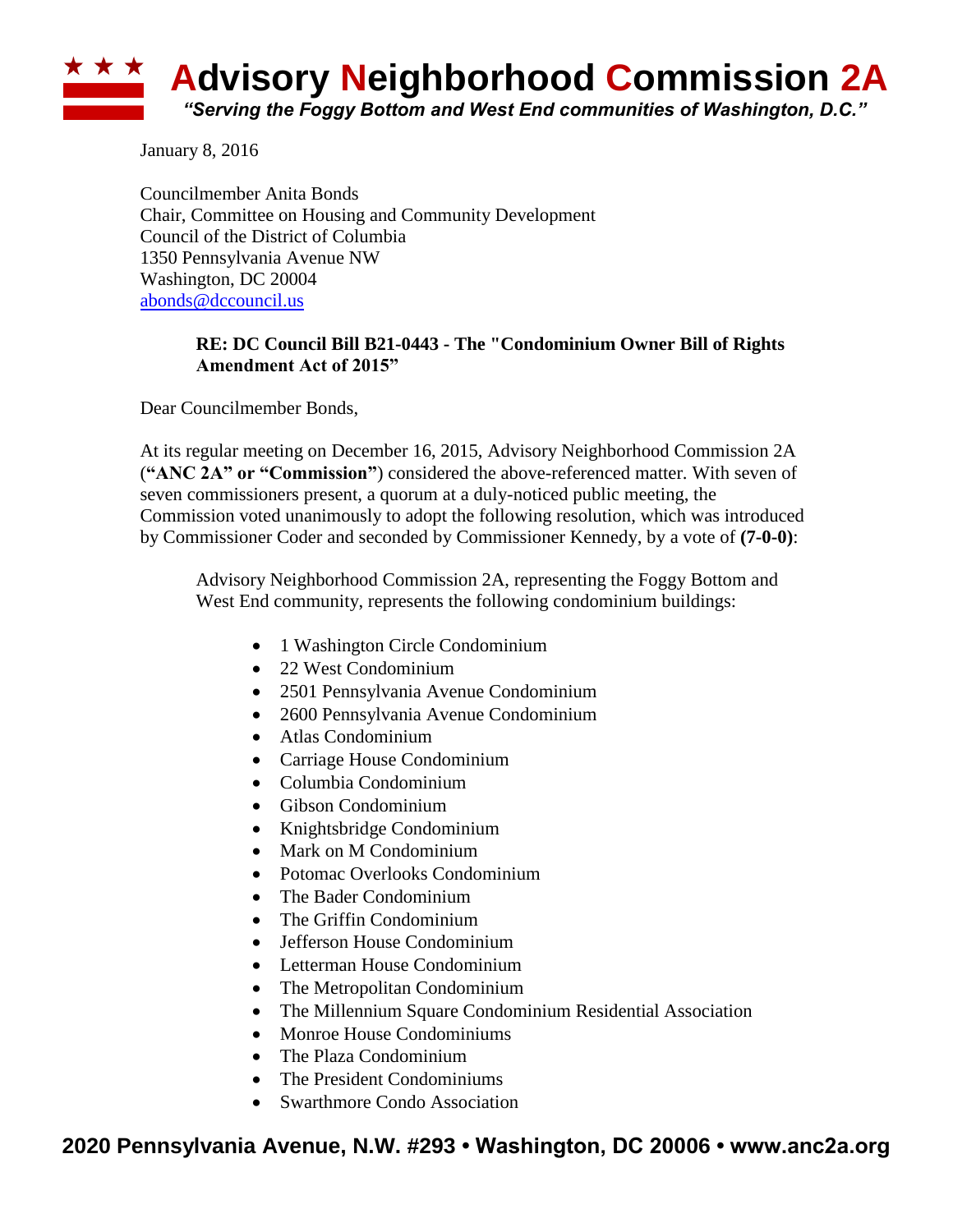**Advisory Neighborhood Commission 2A** 

*"Serving the Foggy Bottom and West End communities of Washington, D.C."*

- West End Flats Condominium
- West End Place Condominium
- Westbridge Condominium
- Westgate Residential Owners Association
- Westminster Condominium
- Whitman Place Condominium

The ANC is opposed to the Condominium Owner Bill of Rights Amendment Act of 2015 for the following reasons:

First, with respect to the proposed changes to Section 42-1903.08 of the Condominium Act to change a Board member's duty of care, there are a number of concerns regarding the Bill, which, if adopted, will have a chilling effect on the willingness of individuals to serve on a condominium association's Board.

Condominium boards consists of a number of volunteers that donate a considerable amount of time to ensure that the community is run in a professional manner and that it serves the best interests of the community as a whole. None are compensated for their time, and each are dedicated to the well-being of their building. Boards owe a condominium association a duty of care that is the same of that of a fiduciary. This duty governs the actions of directors for all types of corporate entities that conduct business within the District of Columbia. If the DC Council were to pass this Bill, then the duty of care that condominium board members would owe would be greater than that of every other type of director located in or doing business in the District of Columbia.

Of most concern is the amendment to the act to create mandatory mediation in condominium lien foreclosures. These create another level of bureaucratic requirements to prevent condominium associations from securing payment of the assessments, which are the sole means of revenue and are necessary to permit the associations to pay their bills.

Foggy Bottom and West End condominium associations recently have faced cases with a few owners who refused to pay their assessments and thus accumulated debts to the association. Condo boards are able to use the existing foreclosure process to obtain payment of the entire debt owed to the community. If the mandatory mediation bill were currently law, condominium associations would have additional delays in obtaining payment at a much higher cost, and delinquent owners, who bought into a building knowingly agreeing to monthly assessments, would be able to exercise considerable leverage from the mediation process to obtain a settlement that would leave the rest of the condominium membership footing the bill to make up the deficit.

Unlike mortgage lenders, condominium associations are operated on a not-forprofit basis. A condo association is created for the purpose of operating and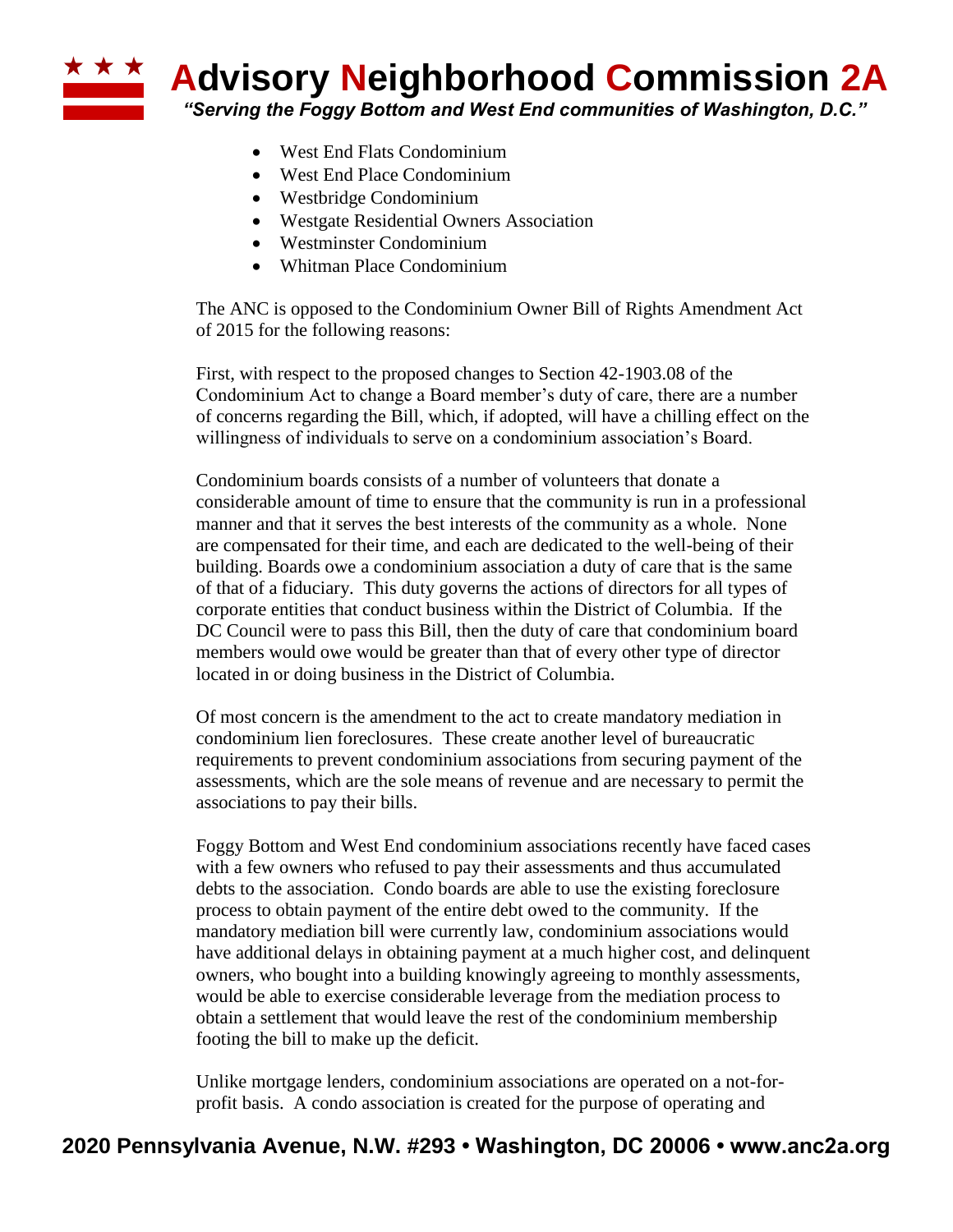## **Advisory Neighborhood Commission 2A** *"Serving the Foggy Bottom and West End communities of Washington, D.C."*

maintaining the common elements of a condominium that constitute the investment of each owner within the association. When a unit owner does not pay assessments, it is their neighbors that have to absorb the costs associated with their failure to pay assessments, which results in increased assessments to absorb the increase in legal fees. Any mandatory mediation process will serve to further increase those costs, which will result in a proportionate increase in each unit owner's assessment due to such additional costs, along with the increased period that their neighbors have to absorb the burden of the owner's continued failure to pay their monthly assessment.

Currently, the amount of the condominium debts incurred prior to foreclosure typically ranges from \$15,000 to \$25,000. Under the current statutory process, a non-judicial foreclosure typically costs between \$5,000 and \$7,500. Adding a mandatory mediation process could make the non-judicial foreclosure process cost-prohibitive and is more likely to cause associations to seek judicial foreclosure. Moreover, from a practical perspective, associations have limited budgets and resources. Creating a mediation process, which will increase costs, will have a negative effect on association budgets, which will result in a corresponding reduction in home values due to the increased assessments.

This Bill appears to be based on an erroneous assumption that associations foreclose on unit owners without notice and without engaging in good faith efforts to obtain payment of the owner's delinquency. Instead, any foreclosure is an action of last resort. Prior to foreclosure, condominiums typically offer payment plans and other forms of accommodations. Foreclosures only occur when it becomes apparent the owner has no resources to pay the debt. Accordingly, once a condo gets to the extreme measure of foreclosing, there is nothing to mediate.

Therefore, given the previously stated reasons, ANC 2A is strongly opposed to the Condominium Owner Bill of Rights Amendment Act of 2015.

Commissioners Rebecca Coder [\(2A02@anc.dc.gov\)](mailto:2A02@anc.dc.gov), Florence Harmon  $(2A06@anc.dc.gov)$ , and Patrick Kennedy  $(2A01@anc.dc.gov)$  are the Commission's representatives in this matter.

ON BEHALF OF THE COMMISSION.

Sincerely,

**\* \* \*** 

when Alinhy

Patrick Kennedy Chairperson

**2020 Pennsylvania Avenue, N.W. #293 • Washington, DC 20006 • www.anc2a.org**